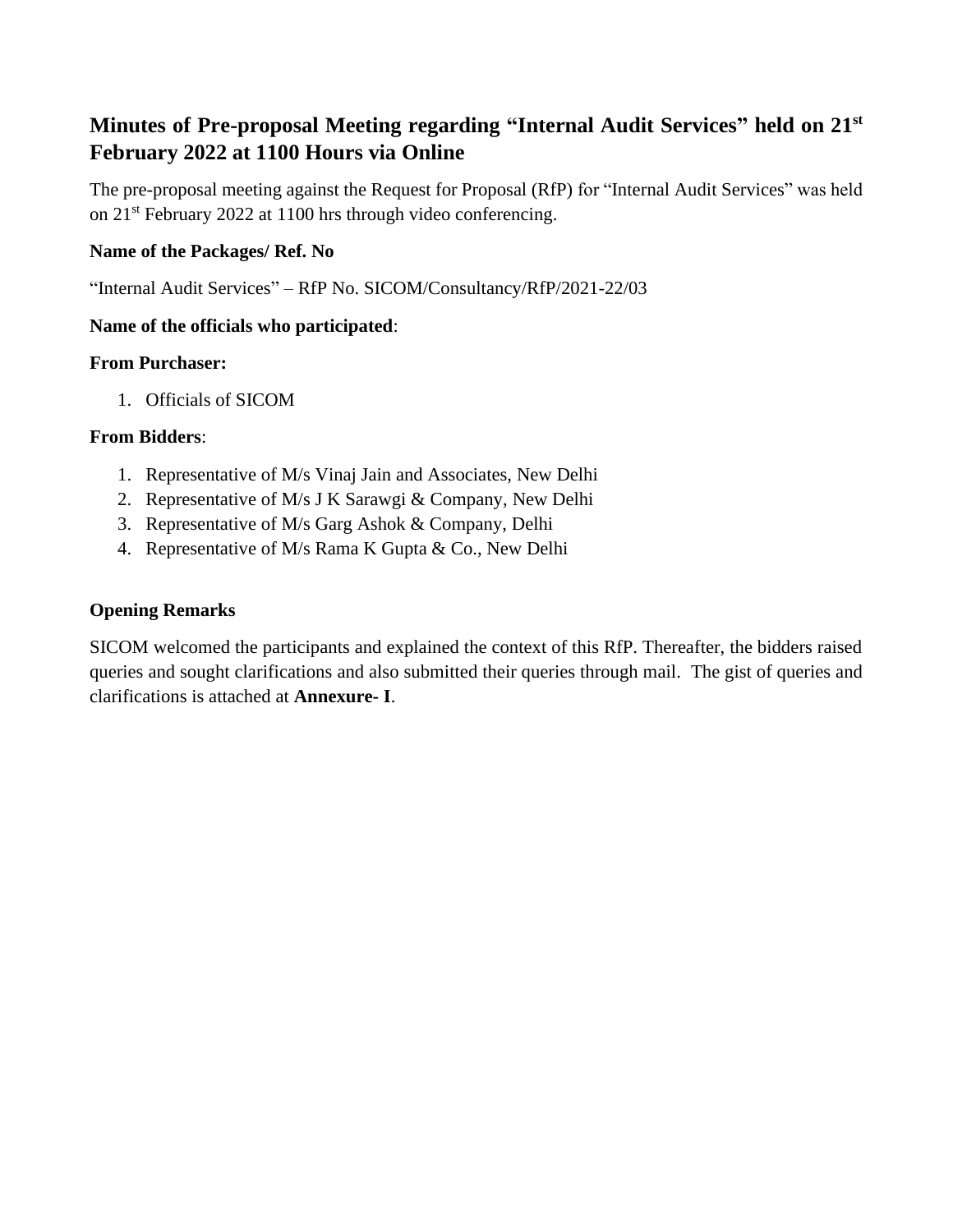# **Annexure- I**

**Reply to the queries raised by the Bidders during the pre-proposal meeting of "Internal Audit services" held on 21st February 2022** 

| S. No | <b>Query raised by Bidders</b>                                                                                                         | <b>Clarifications by SICOM</b>                                                                                                                                                                                          |
|-------|----------------------------------------------------------------------------------------------------------------------------------------|-------------------------------------------------------------------------------------------------------------------------------------------------------------------------------------------------------------------------|
| 1.    | What is the Total Budget for Various projects for<br>the year ending 31st March 2022?                                                  | The total budget for SICOM under<br>various heads is approximately INR 35<br>Crores for the year ending 31 <sup>st</sup> March<br>2022.                                                                                 |
| 2.    | What is the Projected Budget for the year 2022-<br>23?                                                                                 | The projected budget for SICOM under<br>various heads is approximately INR 185<br>Crores for the year 2022-23.                                                                                                          |
| 3.    | Software<br>What<br>Accounting<br>is<br>used<br>by<br>Organization?                                                                    | Tally ERP is the accounting software used<br>presently.                                                                                                                                                                 |
| 4.    | Whether travel to project sites is compulsory or it<br>can be taken test check basis.                                                  | The travel to project sites is not required.                                                                                                                                                                            |
| 5.    | The Pre-Proposal meeting was terminated by host<br>itself, please let us know what clarifications were<br>sought by others.            | The pre- proposal meeting was ended<br>after taking all the queries from the<br>prospective bidders who attended the pre<br>bid meeting.<br>The clarifications sought by all the<br>bidders are mentioned in these pre- |
|       |                                                                                                                                        | proposal minutes.                                                                                                                                                                                                       |
| 6.    | Please let us know the No. of Employees in the<br>Organization at present.                                                             | It is not related to RfP. However, please<br>SICOM's<br>website<br>visit<br>i.e.<br>https://sicom.nic.in/ for such information.                                                                                         |
| 7.    | Please let us know the number of Vouchers<br>from 1st April, 2021 to till date.                                                        | The approximate 487 Vouchers have been<br>generated from 1 <sup>st</sup> April 2021 till date.                                                                                                                          |
| 8.    | It is stated as per $TOR - Section 5$ . Alternative<br>professional staff shall not be proposed $\&$ only<br>One C V may be submitted. | No changes in the existing Clause.                                                                                                                                                                                      |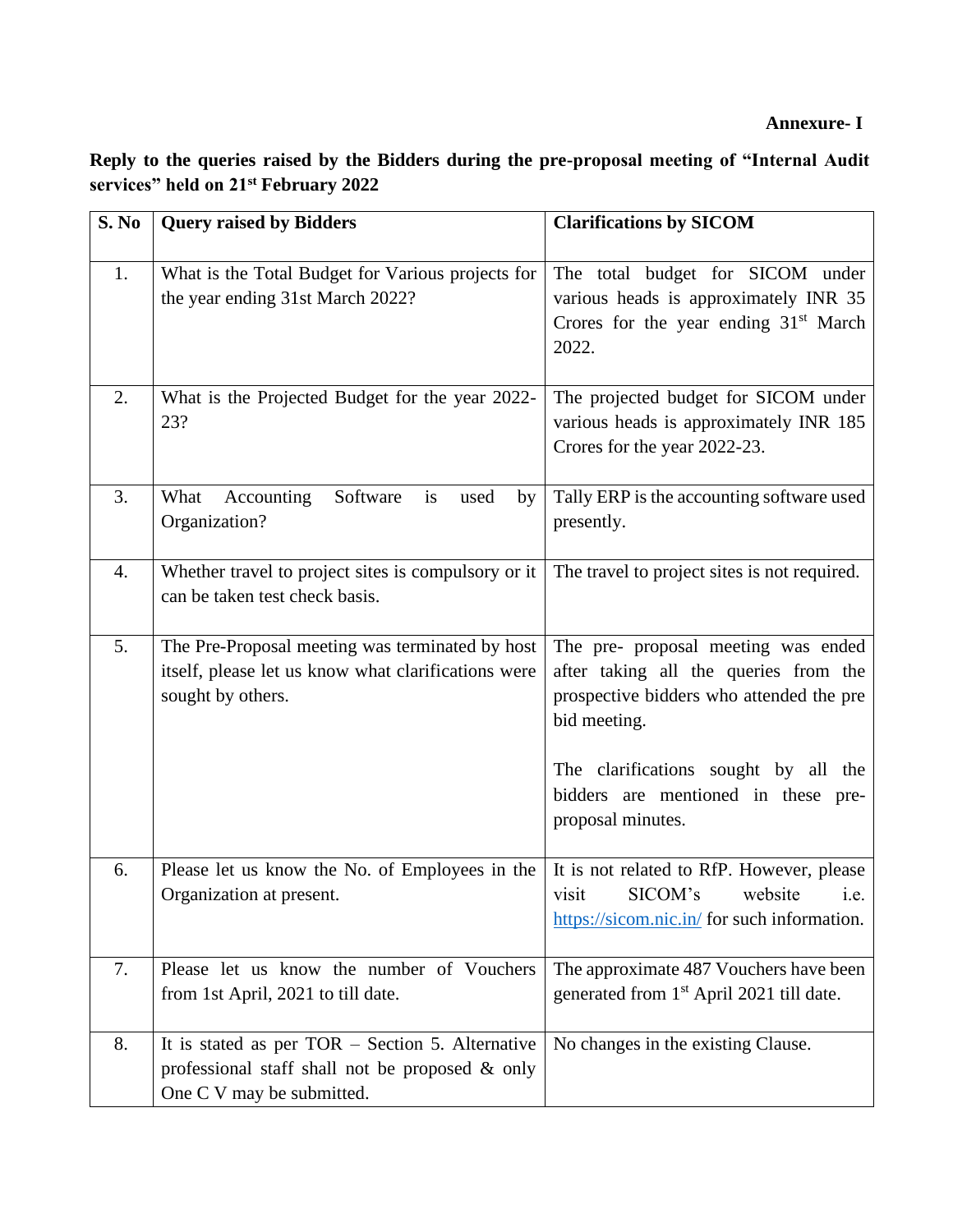| S. No | <b>Query raised by Bidders</b>                                                                                                                                                                                                                                                                                                                                                                                                      | <b>Clarifications by SICOM</b>                                                                                                                                                                                                                                                                                                                                         |
|-------|-------------------------------------------------------------------------------------------------------------------------------------------------------------------------------------------------------------------------------------------------------------------------------------------------------------------------------------------------------------------------------------------------------------------------------------|------------------------------------------------------------------------------------------------------------------------------------------------------------------------------------------------------------------------------------------------------------------------------------------------------------------------------------------------------------------------|
|       |                                                                                                                                                                                                                                                                                                                                                                                                                                     |                                                                                                                                                                                                                                                                                                                                                                        |
|       | Please clarify on which team member it will be<br>applicable e.g. Partner, Audit manage or Team<br>Member.                                                                                                                                                                                                                                                                                                                          | Please refer ITC Clause 14 Preparations<br>of Proposals- Specific Considerations<br>sub-clause $14.1.2$ (b) (at page no. 16).                                                                                                                                                                                                                                          |
|       | In the pandemic period, to avoid any further<br>replacement due to covid/medical conditions, we<br>propose to provide following CV's<br>(i)<br>Partner $-2$ Nos. (any one to be deployed)                                                                                                                                                                                                                                           | The Alternative Professional Staff is not<br>applicable to any of Partner, Audit<br>Manager and Team Member.                                                                                                                                                                                                                                                           |
|       | Audit Manager $-2$ Nos. (any one to be<br>(ii)<br>deployed)<br>Team Member $-5$ Nos. (any three to be<br>(iii)<br>deployed)<br>However for the purpose of evaluation we may                                                                                                                                                                                                                                                         | This implies that the bidders need to<br>submit one CV for one professional<br>whether it may be Partner, Audit Manager<br>and Team Member.                                                                                                                                                                                                                            |
|       | propose Team -1 as per requirement & Team -2 as<br>buffer/standing team which can be used in case of<br>any medical problems/otherwise for any member<br>after obtaining approval from client.<br>(Page no. 19 of file/Page no 16 of RFP and Point<br>No. 14.2- C V of Team)                                                                                                                                                        | Further, please refer ITC Clause 15<br>Technical Proposal Format and Content<br>sub-clause 15.1.1 (at page nos. 16 $\&$ 17)<br>which clearly states that the Consultant<br>shall not propose alternative Key Experts<br>and only one CV shall be submitted for<br>each position. Failure to comply with this<br>requirement will make the proposal non-<br>responsive. |
| 9.    | Please note that though the present applicable rate<br>of GST is 18% and we can quote fees inclusive of<br>GST however it is requested that if rate of GST is<br>increased in future, then such increase over $\&$<br>above 18%, should be reimbursed or fees quote<br>may be asked including all taxes but excluding<br>GST which may be charged at the rate as<br>applicable as on date of issuing bill for<br>professional fees. | No changes in the existing Clause.<br>Please refer GCC Clause 34 Changes in<br>the Applicable Law Related to Taxes and<br>Duties Sub-clause 34.1 (page 76) which<br>states about the applicability of terms $\&$<br>conditions in case of increase or decrease<br>of taxes.                                                                                            |
| 10.   | (Page No. 32 of file/ Page No. 29 of RFP and point<br>No. 24.1 - All local Taxes including GST)<br>For F.Y. 2021-22 first 3 quarters have already been                                                                                                                                                                                                                                                                              | No changes in the existing reporting.                                                                                                                                                                                                                                                                                                                                  |
|       | passed and time period for all 3 quarters report is                                                                                                                                                                                                                                                                                                                                                                                 |                                                                                                                                                                                                                                                                                                                                                                        |